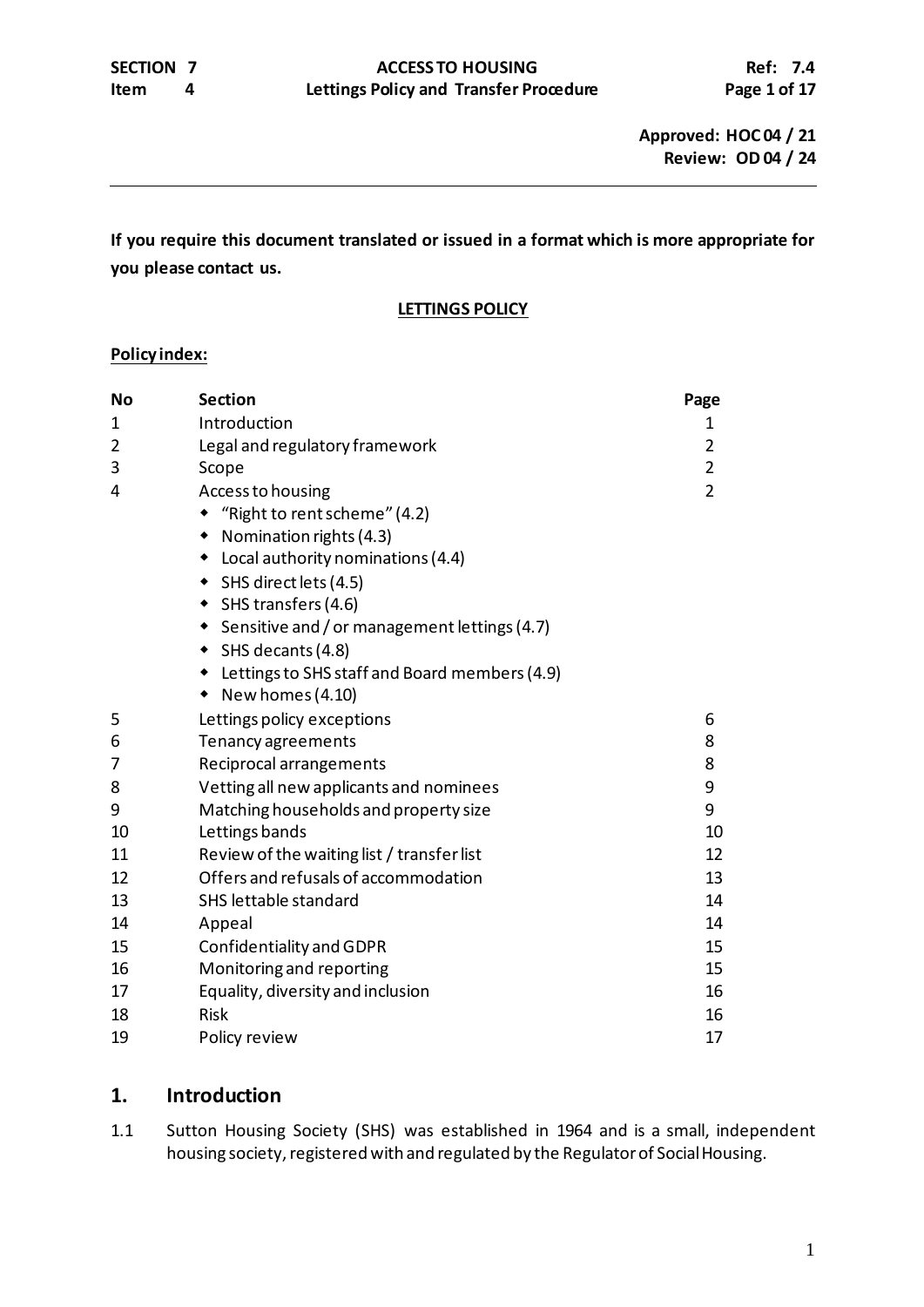- 1.2 SHS provides affordable rented housing for those in need in the London Borough of Sutton. We operate our own waiting list for our regular homes for older people (excluding Cloverdale Court) and for our current tenants (residents) that wish to transfer within our older people's accommodation. All other lettings are made via local authority nominations.
- 1.3 This lettings policy sets out how SHS will help meet housing need and supportthe local authority to fulfilits housing duties. A key objective of SHS is to ensure that the number of empty homes is as few as possible at any time.

# **2 Legal andregulatory framework**

2.1 SHS' lettings policy takes account of, and meets, the requirements of the Regulator for Social Housing. SHS adheres to the regulator's tenancy standard (where relevant) and compliance with all regulatory standards is reviewed each year.

# **3 Scope**

- 3.1 This policy applies to the letting of our older people's homes, our new build homes and SHS resident transfers to and within our older people's accommodation.
- 3.2 There are some exceptions to the lettings policy in terms of our approach and these are outlined in section 5 below.
- 3.3 All vacancies in our general needs housing are let via nominations to us by the local authority; we do not hold a waiting list for this type of accommodation.

# **4 Access to housing**

4.1 Access to housing is through two main routes, either through local authority nominations or direct with SHS. For all direct lets from our waiting list, SHS must comply with the "right to rent" guidance; the local authority is responsible for ensuring compliance with this guidance for all nominations for housing it makes, although we reserve the right to check documents to confirm the nominee's status.

## **4.2** *'Right to rentscheme'*

- 4.2.1 The right to rent scheme was introduced in February 2016 and applies to all tenancies let after 1 February 2016. It places a responsibility on housing associations to ensure that they only let their accommodation to people that have the right to live in the United Kingdom e.g. all direct lets from our waiting list. This responsibility also applies to residents with lodgers; they have the responsibility to check that their lodger has the right to reside in the UK.
- 4.2.2 The right to rent checks must include not just to the applicant but also any occupiers aged 18 and over, even if they are not named on the tenancy agreement.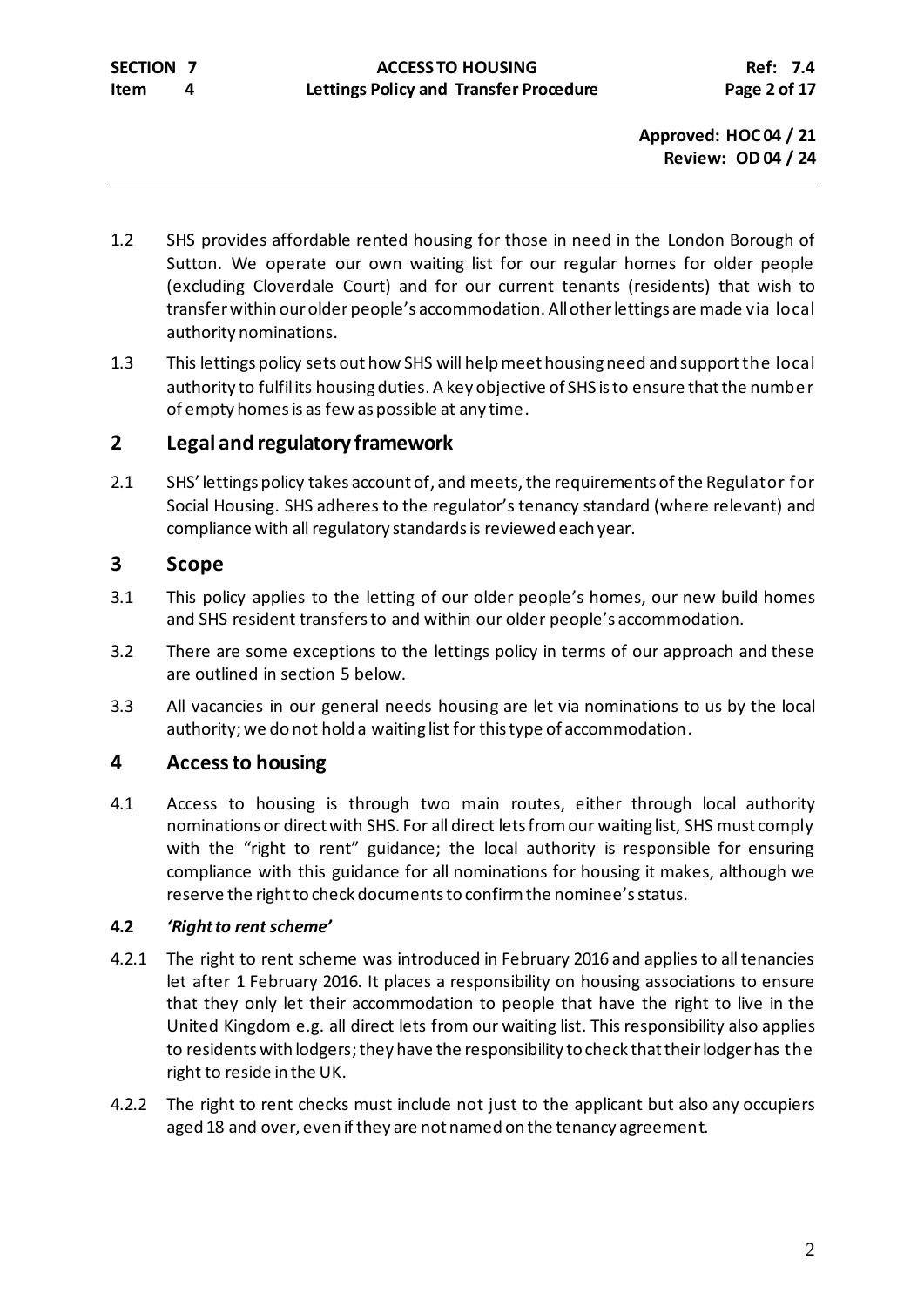### 4.2.3 *Home Office Landlord Checking Service*

SHS can access this service if we need verification from the Home Office because:

- the person has an application or appeal outstanding with the Home Office
- the Home Office is currently holding the person's documents

### 4.2.4 *Covid-19 and right to rent checks*

Right to rent checks were temporarily adjusted due to coronavirus (Covid-19), to make it easier for landlords to carry them out. As of 30 March 2020, the following temporary changes have been made:

- checks can now be carried out over video calls
- applicants can send scanned documents or a photo of documents for checks using email or a mobile app, rather than sending originals
- landlords may use the [Landlord's](https://eforms.homeoffice.gov.uk/outreach/lcs-application.ofml) Checking Service if a prospective or existing tenant cannot provide any of the existing documents

## **4.3** *Nomination rights*

- 4.3.1 The local authority generally has 50% nomination rights to our existing (as at March 2021) older people's accommodation; this is in effect every other vacancy. For our extra care scheme (Cloverdale Court), the local authority has 100% nominations to the existing flats(as at January 2021).
- 4.3.2 For SHS direct housing applicants and transferring residents, SHS will use the remaining 50% of vacancies to directly rehouse people fromits waiting list and its internal transfer list; this will be on a 50 / 50 basis. Therefore, the following 'quotas' will generally apply to our existing homes as at March 2021:
	- 50% of vacancies are offered to direct applicants on our waiting list and to our transferring residents including qualifying successors, discretionary lets and management moves
	- 50% to the local authority for all older people's accommodation, excluding our extra care scheme

### **4.4** *Local authority nominations*

- 4.4.1 All applicants nominated to us by the local authority, must meet SHS' own criteria before being accepted for housing e.g. they will have to have a satisfactory history (where applicable), and provide an up to date care / support plan at the nomination stage. In addition, they will need to complete SHS' housing needs assessment form.
- 4.4.2 If the local authority are unable to refer suitable applicants within 3 working days of close of advertising a vacancy, they must advise SHS who will revert to applicants on the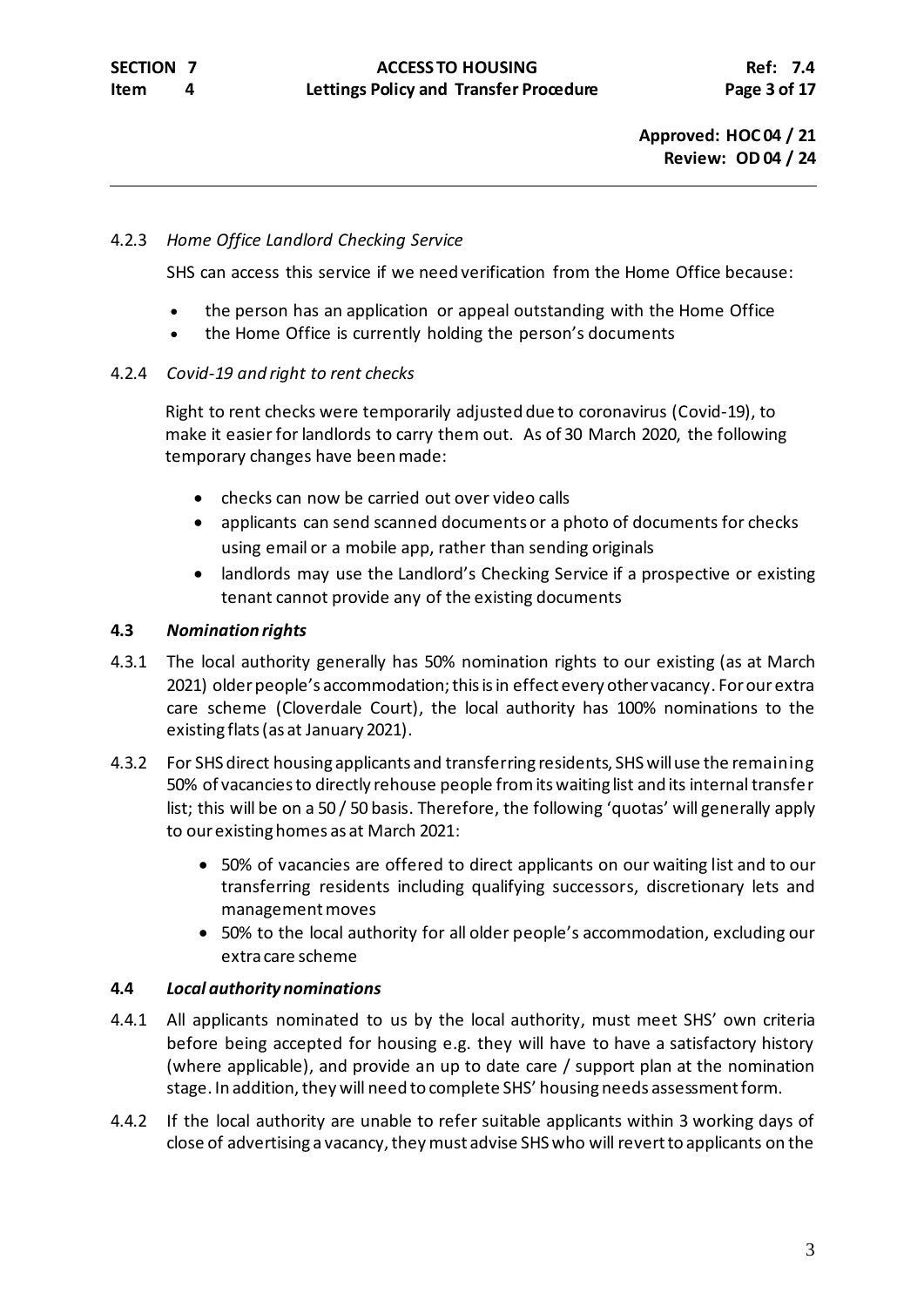SHS waiting list / transfer list without impacting on our eligible 50% of lettings i.e. these lets will be in addition to our 50% of lettings.

4.4.3 If the local authority provides three sets of unsuccessful nominations, SHS may revert to applicants on its own waiting list / transfer list.

## **4.5** *SHS direct lets*

- 4.5.1 We accept applications for housing from people aged 55 years and over, for our older people's accommodation. However, applicants for our wheelchair standard flats can be below the 55 year age threshold, but no younger than 40 years old and must require this special accommodation. Please note that in these circumstances, cases will be assessed on a case by case basis and may involve other partners.
- 4.5.2 Applicants are selected in order of priority from within their allocated 'band', having regard to any changes of circumstances since the last prioritisation. Due to the nature of the client group, an annual review of applicants is made in April each year and prioritisation reassessed in accordance with their current needs.
- 4.5.3 Apart from those included in our exceptions list (see section 5 of this policy) applicants to our waiting list:
	- Must live in the London Borough of Sutton or be in need of support from relatives or friends living in the Borough apart from where hardship may be caused (see exceptions in section 5 below.) Please note that where support is required from relatives, we will ask for details of the level of support and may seek evidence from a medical professional or social services
	- Must be able to live independently or look after themselves with support from relevant external community support
	- Priority for larger one-bedroom flats, those above the GLA development standard, is given to couples, as is priority for 2 bedroomed accommodation or to individuals with the need for an overnight carer on site. Please note that for 2 bedroomed accommodation, the applicant / resident must be aware that any benefits received may not cover the rent and service charges in full and that they would need to make up any difference to pay the rent in full
	- The resident is not the owner of a property elsewhere or is in the process of selling the property. There is a cap for homeowners being eligible for joining SHS list for a 1 bedroom with no more savings or assets than £250,000 and for a 2 bedroom, no more savings than £300,000
	- Have permanent leave to remain, therefore complying with the right to rent requirement (where there is time limited leave to remain, confirmation that recourse to public funds has been granted MUST be obtained)
	- There may be exceptional circumstances not covered above which will be considered on merit by the Community Housing Manager (CHM) and Operations Director (OD)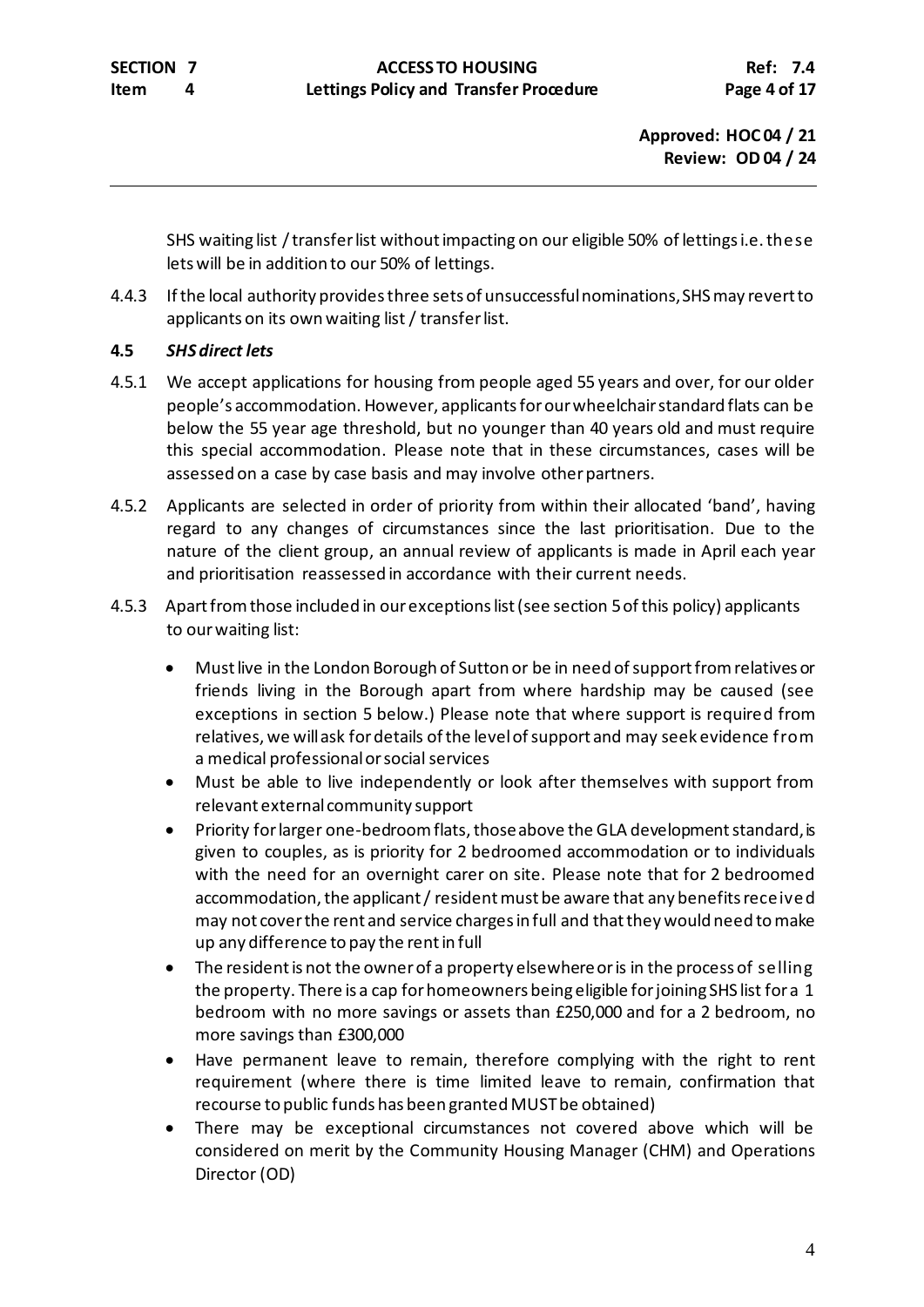### **4.6** *SHS Transfers*

- 4.6.1 All current SHS residents living in their SHS homes for at least twelve months, will be entitled to apply for a transfer to a home within our older people's housing schemes (excluding our existing extra care scheme) if they meet the age and residency criteria. Applications for transfer will be assessed using similar criteria as direct housing applicants to prioritise those most in need of a transfer.
- 4.6.2 We positively encourage existing residents to consider other housing options, such as mutual exchange, making an application to the Council's Housing Register, registering with the national Seaside and Country Homes scheme (if considering a move from Greater London and where age allows). We will proactively suggest exchanges where we identify opportunities within our own waiting list and portfolio of residents seeking a transfer. This is in addition to SHS residents accessing the free Home Swapper scheme.

### **4.7** *Sensitive and / or management lettings*

- 4.7.1 Where there has been a housing management issue at a specific scheme, such as serious anti-social behaviour, SHS may decide to treat the letting of vacancies arising as a "sensitive let" in order to minimise the risk of the issue reoccurring and to give the community time to recover. There may also be (rare) times when we need to safeguard the safety of an existing resident.
- 4.7.2 A local lettings plan can be introduced where more than one sensitive letting is required. This must be recommended by the Community Housing Manager (CHM) and approved by the Operations Director(OD).
- 4.7.3 The relevant Community Housing Officer (CHO) must prepare a report on the reasons for the sensitive / management letting, (e.g. domestic violence or a severe neighbour dispute) and will present this to the CHM who, in conjunction with the OD, will consider the situation and make a decision on the application. These lettings will come from the SHS 50% access rights to our vacant homes.
- 4.7.4 An application for sensitive / management moves will be rejected if there is:
	- A risk of re-offending
	- The allocation of a property is in contravention of any probation conditions and / or restraining orders, criminal behaviour orders of exclusion orders
	- Existing residents' human rights may be jeopardised
	- Existing and new residents will be unreasonably put at risk
	- Other risks are identified that cannot be reasonably managed by SHS
- 4.7.5 Please note that each case will be assessed on a case by case basis; if we feel the choice of areas is too restricted in the context of the urgency, the request is likely to be refused.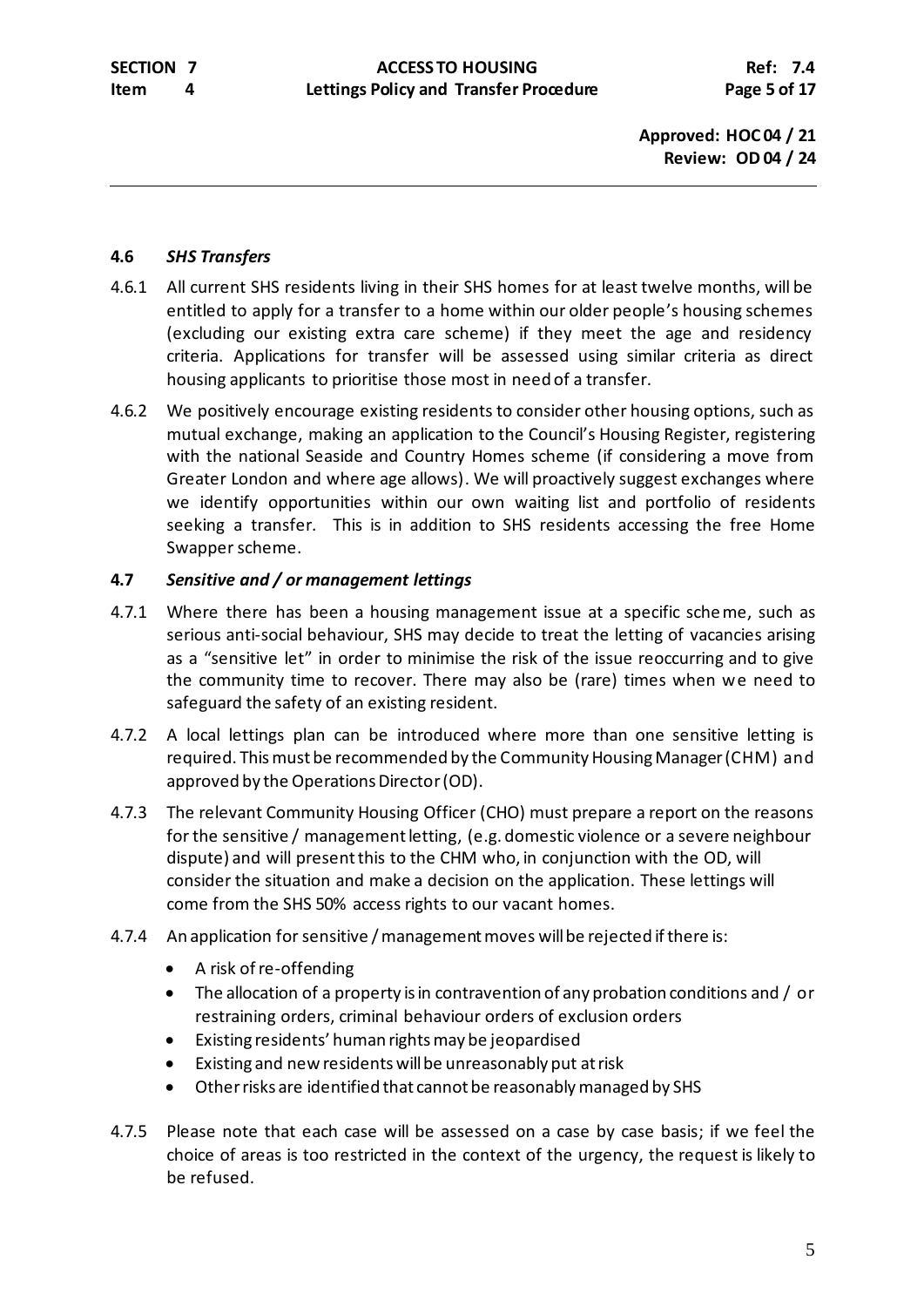4.7.6 A report stating the reasons for rejection will be placed on the applicant'sfile.

### **4.8** *SHS decants*

- 4.8.1 On occasions, particularly where undergoing major works or redevelopment, SHS may be required to decant existing residents temporarily or permanently from their current homes.
- 4.8.2 Residents living in properties identified for decanting, will be given priority over all other housing applications / transfers. These residents may be entitled to a home loss and disturbance payment as set out in the Land Compensation Act 1973.

## **4.9** *Lettings to SHS Staff and Board Members*

- 4.9.1 SHS staff or Board Members may be nominated to us for housing in our older people 's accommodation by the local authority or they may apply to join our waiting list, subject to meeting the qualifying criteria.
- 4.9.2 The staff member must complete a declaration of interest form when applying directly to SHS for housing and they must update this if housed by SHS. A review to ensure compliance with our governance arrangements will also be carried out.
- 4.9.3 No preferential treatment may be given to staff in need of housing. Any direct application to our waiting list must be approved by the Chief Executive.
- 4.9.4 Any nomination from the local authority which includes a member of our staff, or any direct let, must be approved by the Operations Director and the Chief Executive.

## **4.10** *New homes*

- 4.10.1 SHS is developing new homes for older people, largely on existing sites. We are using our own funds and accessing grants from the Greater London Authority. As this is the case, there are no nomination agreements in place with the London Borough of Sutton for these homes.
- 4.10.2 However, SHS is committed to supporting the local authority and assisting with housing individuals in need and will, at our discretion, ensure that the local authority has access to some new homes and to at least 50% of any subsequent vacancies that arise.
- 4.10.3 The new homes will be let at local affordable rent levels(rather than social rent levels). There is one exception to this; where a current resident has been decanted to one of the new homes permanently, they will pay the same rent as they previously paid on their former home, as if they had not moved.

# **5 Lettings policy exceptions**

5.1 SHS is committed to ensuring that it contributes to the local authority's strategic housing aims and those of the government. On occasion 'one off' schemes are put in place that SHS may wish to be part of and which, potentially, fall outside of our own lettings policy.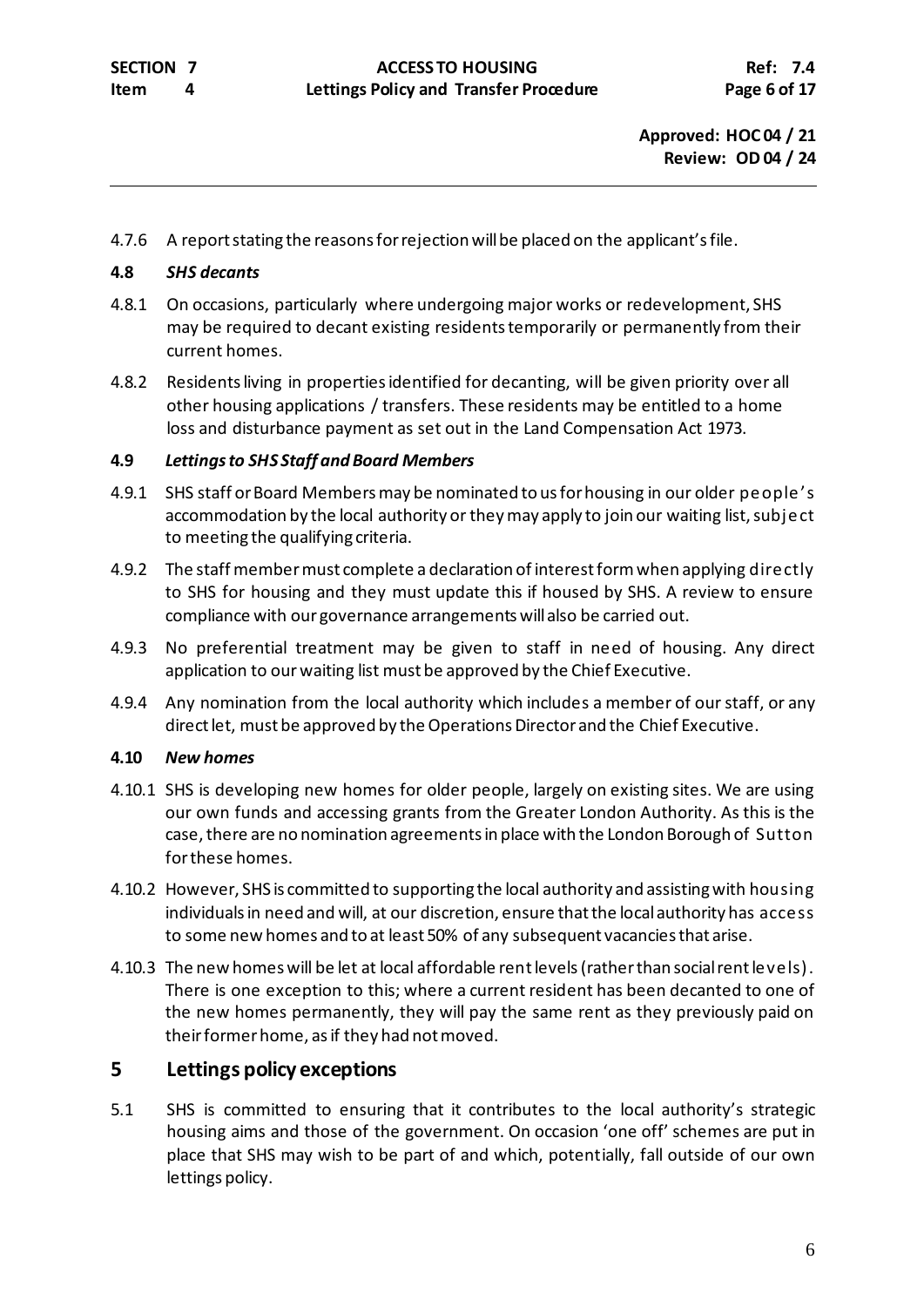- 5.2 SHS is aware of four areas where this can occur:
	- Veterans Nominations Scheme
	- Hardship grounds
	- Immediately available homes
	- Commercial lettings including garages / parking spaces
- *5.3 Veteran's nomination scheme*
- 5.3.1 Up to two homes a year from our older people's accommodation, can be let to exservice personnel. Whilst these individuals still need to be on our waiting list, they do not need to be resident within the London Borough of Sutton.
- 5.3.2 This scheme is managed by Stoll; they have assured SHS that they would provide all support necessary for the clients that we house and that they verify the needs and any associated risks of the individuals.
- *5.4 Hardship grounds*
- 5.4.1 There may be some applicants that will face undue hardship if they are unable to access accommodation within the borough, these hardship grounds include:
	- the need to move to take up a confirmed offer of permanent employment and the travelling time or expense would lead to hardship
	- an existing social housing resident in another local authority area who works in a permanent role in the borough and the travelling time or expense would lead to hardship
	- to give or receive care or support from / to a resident in the borough, which can be evidenced and supported by a medical and / or social services professional

### *5.5 Immediately available homes*

- 5.5.1 On very rare occasions, SHS has accommodation that can be challenging to let. In these circumstances, once the local authority has exhausted its reasonable efforts to nominate an applicant and SHS has exhausted its priority bands to seek a suitable applicant, SHS may advertise "immediately available homes" to attract applicants not already on its waiting list / transfer list. These applicants must meet ALL criteria for housing except for the local connection.
- *5.6 Commercial lettings including garages and parking spaces*
- 5.6.1 SHS lets parts of its main office to one other organisation. This letting is on a commercial basis and outside the scope of this policy.
- 5.6.2 SHS lets a flat at Cloverdale Court, Wallington to the local authority for use by the care provider on site. We also let a 3 bedroomed flat at Cloverdale Court (former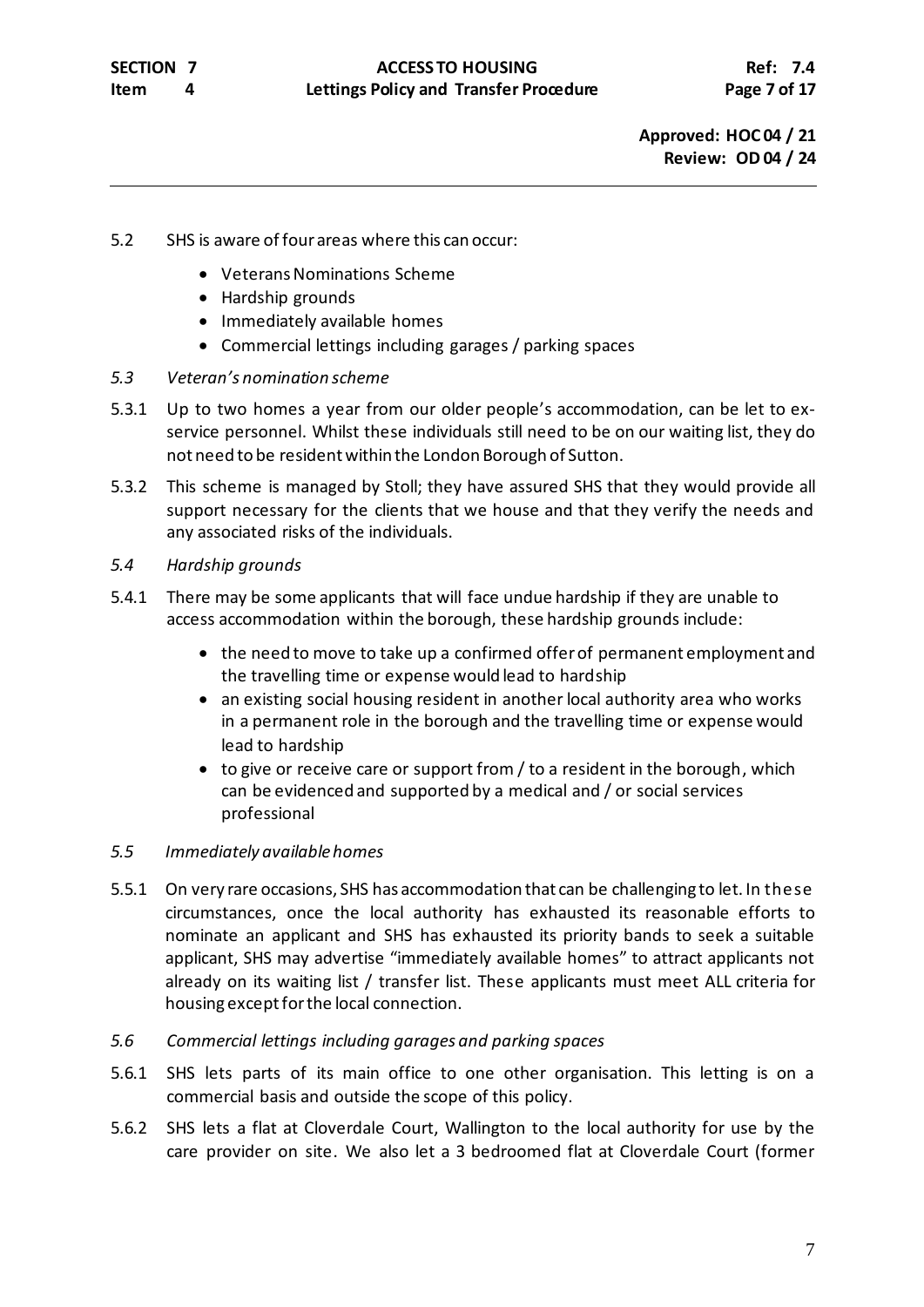Scheme Manager's flat) on a non- social housing let; both of these are outside the scope of this policy.

5.6.3 Residents with garages or allocated parking pay separately for the use of these facilities and do not form part of their tenancy agreement. Garages and parking spaces are subject to separate weekly license agreements and therefore outside the scope of this policy.

## **6 Tenancy agreements**

- 6.1 SHS will grant all nominations from the local authority when accepted for housing and most SHS waiting list applicants an assured tenancy. For the Veteran's Nomination Scheme, the first year of the tenancy will be an assured shorthold tenancy; assuming the tenancy is conducted satisfactorily, an assured tenancy will be offered. For homeowners offered housing by SHS, they will be granted an assured shorthold tenancy for 12 months(see below).
- 6.2 *Homeowners*
- 6.2.1 For homeowners offered housing by SHS, they will be granted an assured shorthold tenancy for 12 months. Within 9 months of the tenancy being granted, proof of the sale of the home must be provided. If proof is not provided as the home has not been sold, the CHM will review the situation with the OD. It is likely that a renewal of the assured shorthold tenancy is given although there is the potential for SHS to instigate possession proceedings. Should possession proceedings be the way forward, this must be recommended by the ODand approved by the Chief Executive.
- 6.3 *Rent and Service Charges*
- 6.3.1 SHS will generally review the rent and service charges in line with the tenancy agreement, usually at the beginning of April each year. The rent would usually increase or decrease, with service charges fluctuating to reflect actual costs.
- 6.3.2 SHS increases the rent for all new lettings by an agreed percentage each year. SHS rents for non- commercial lettings are social or affordable rents. SHS expects all residents to pay their rent in advance and to make a payment of two weeks rent in advance at the tenancy sign up meeting.

# **7 Reciprocal arrangements**

7.1 SHS may enter a reciprocal arrangement with another social landlord or with the local authority to re-house a resident of SHS on the understanding that a resident of that landlord will be re-housed by SHS. This will be subject to a recommendation by the CHM and approval by the OD.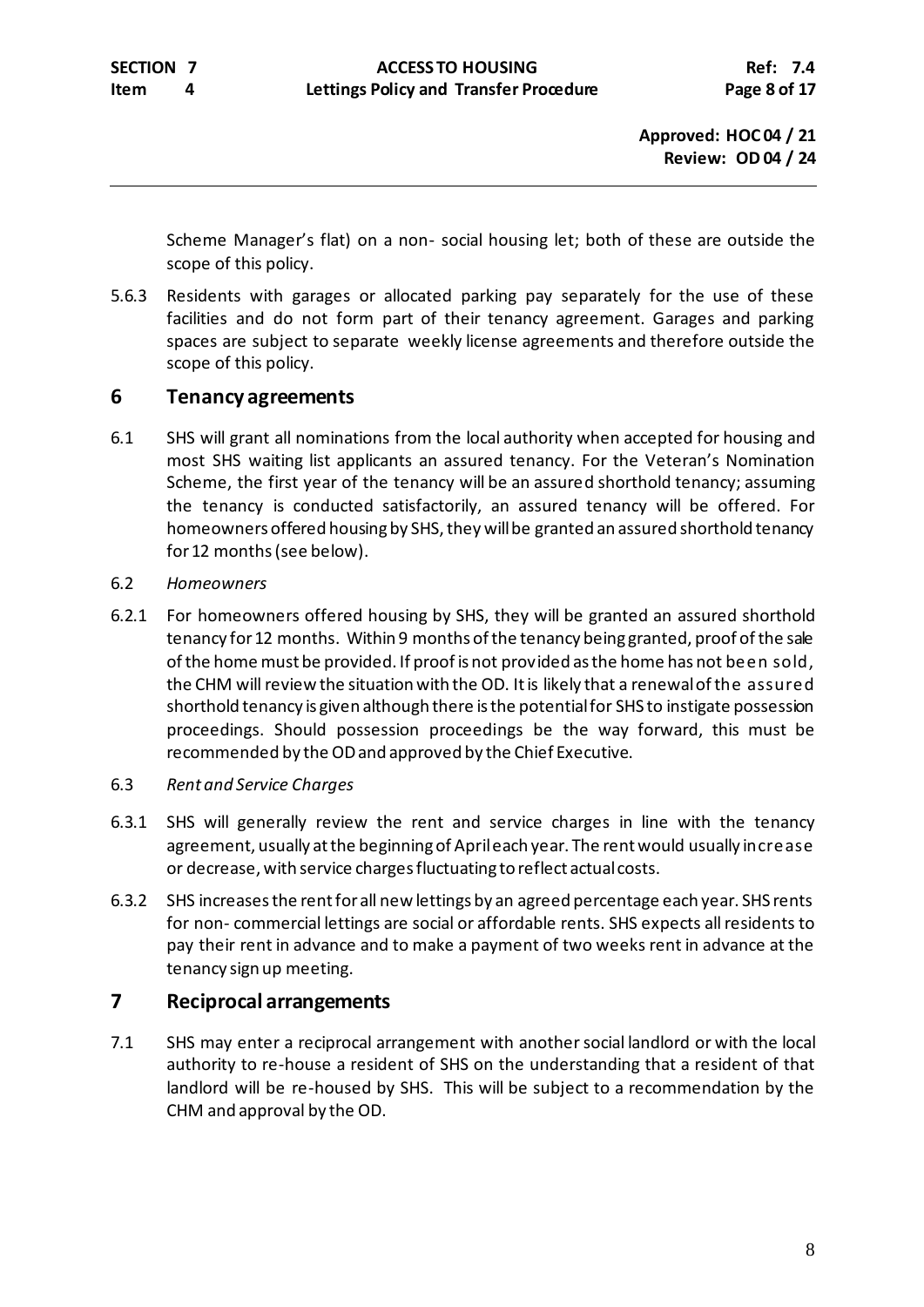## **8 Vetting all new applicants and nominees**

- 8.1 The system in place for vetting applicants and nominees to ensure that there is a right to reside, no history of rent arrears, anti-social behaviour or criminal activity, will be carried out through the completion of the housing application form. Photographic ID evidence will be required for all applicants.However, nominees received from the local authority are checked and verified by the Council's contractor who manage the Council's Housing Register. This includes right to rent checks and affordability.
- 8.2 For nominations to any of our older people schemes, the CHO will check suitability for housing at a viewing. For nominations to our housing with care scheme, we will check the social worker referral and the proposed support plan for suitability. For our direct lets, checks for suitability are made at the registration interview and / or the transfer home visit.

# **9 Matching household and property size**

- 9.1 SHS will complete a nomination request document for the local authority defining our empty home attributes, including the type of accommodation, size, adaptations, facilities etc. The local authority nominees will be accepted for accommodation of a size which matches their current needs, and in line with their housing needs as deemed appropriate by the local authority.
- 9.2 Applicants to the SHS waiting list will be considered only for accommodation whose size matches their current and near-future housing needs. An adult member of a household who is not part of a couple will not be expected to share a bedroom (for example, a carer).

| <b>Household size</b>    | Property size (4 bed max)    |
|--------------------------|------------------------------|
| Single person            | Room, bedsit / studio, 1 bed |
| Couple                   | 1 double                     |
| Single person with carer | 1 double & 1 single          |
| Couple with carer        | 1 double & 1 single          |

9.3 For residents moving by way of a mutual exchange, they are entitled to one extra bedroom over and above what would usually be permissible. However, these residents need to be aware of any financial constraints which may apply such as the underoccupation penalty, any benefits cap, our pet policy, and the loss of the right to buy if they have this right elsewhere.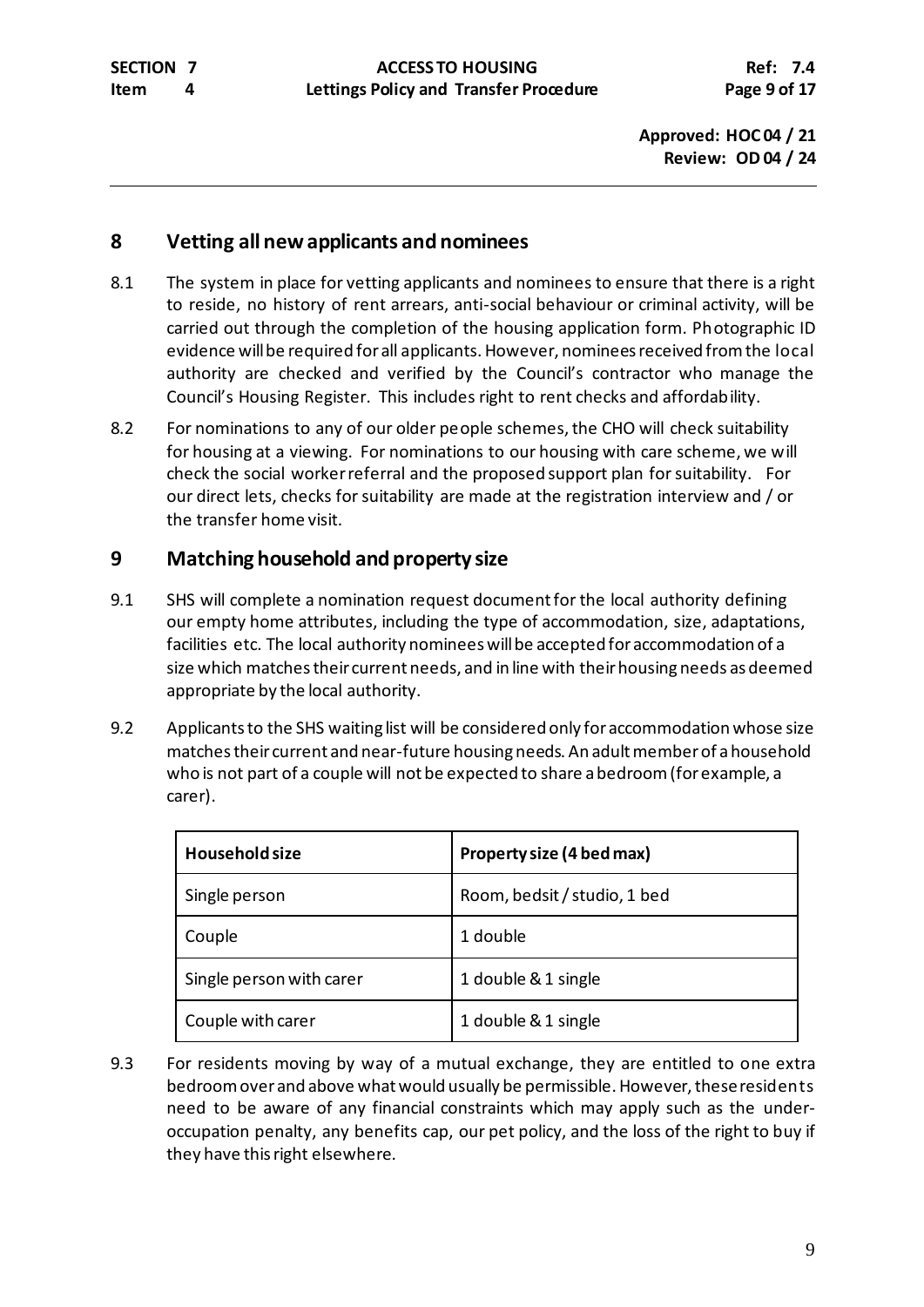### 9.4 *Prioritisation of applicants*

9.4.1 Prioritisation of local authority nominations will be carried out by the local authority through their Choice Based Lettings system. Prioritisation for direct lets from our waiting list and for our transferring residents will be via letting bands as outlined below.

## **10 Lettings bands**

- 10.1 As part of an application to join our waiting list or for current residents wishing to transfer to one of our older people schemes, we will assign a lettings band based on the assessed housing need. When allocating an empty home, there is no bias to a transferring resident or a direct applicant on our waiting list.
- 10.2 Priority is based upon banding (Urgent, Priority or Routine.) For any allocation, priority will be granted to 'Urgent' applicants over 'Priority' applicants who in turn are prioritised over 'Routine' applicants.
- 10.3 Within the three bands applicants are shortlisted by the chronological date they were approved at their current banding.
- 10.4 For applicants who have declined a certain scheme and / or who specifically require a certain floor level or bathroom type, they will not be shortlisted if their personal choice does not match the empty home to be let. The banding priority criteria for applicants who are either direct waiting list applicants or transferring applicants is explained below.
- 10.5 Applicants / transferring residents must inform SHS when their circumstances change, when the banding may be reviewed at that point or when the application is reviewed on an (at least) annual basis.

### **10.6 Direct lets bands**

### *Urgent*

The urgent band includes the following circumstances:

- Anti-Social-Behaviour (ASB) / harassment (including racial harassment): SHS will try to help victims of ASB or harassment where there is supporting evidence from other agencies involved in the investigation
- Homelessness/ pending homelessness (evidence must be supplied): Please note that the local authority has a statutory duty toward people who are homeless or facing homelessness. Evidence will be required from the applicant's local authority or contractor who have assessed and concluded a duty to house
- Serious medical need: The applicant's current housing circumstances are seriously detrimental to their condition and the applicant cannot reasonably continue to live at the property (i.e. they have become a wheelchair user and are currently on the 2<sup>nd</sup> floor with no lift and therefore cannot leave the property)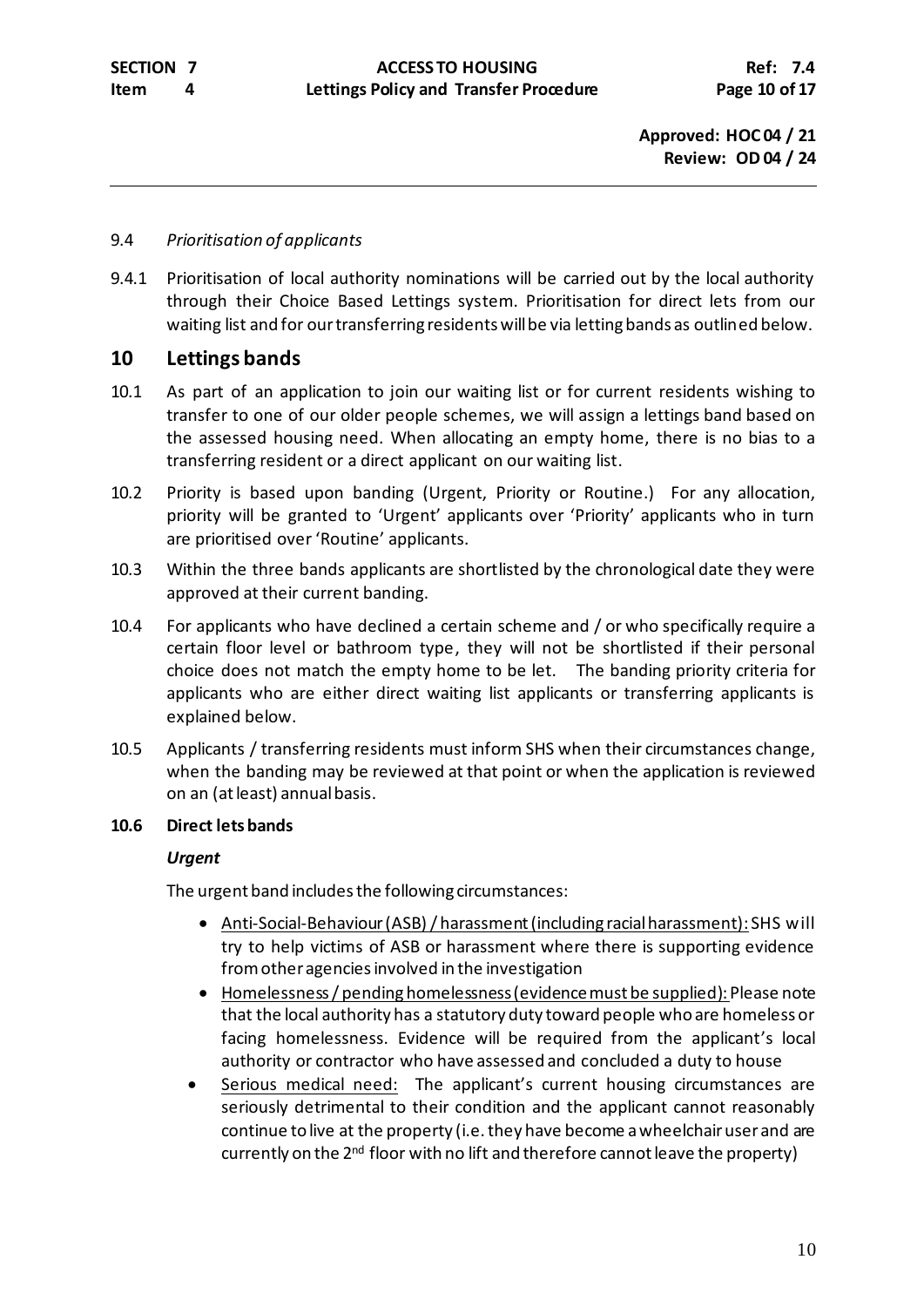## *Priority*

The priority band includes the following circumstances:

- Medical need: The applicant's housing circumstances are adversely affecting their condition or causing serious difficulties, and whose condition will be improved by a move
- Financial circumstances: The applicant's financial situation is adversely affecting their current housing circumstances. They can no longer keep up mortgage or private rented payments, through no fault of their own
- Under-occupation: Where someone lives in a property that is larger than they need, by one bedroom or more and they are willing to move to a smaller property
- Loneliness and isolation: Applicants feel insecure and lonely due to their environment. Applicants would benefit from the facilities available to them in our older people's accommodation. This must be supported by a GP, social worker and / or support worker
- Veterans nomination scheme: Applications received under these schemes will be considered a priority

### *Routine*

This will include any applicant wishing to register for a move, but who does not qualify for the othertwo bands.Once in this band, applicants are reviewed in date order. This band may include applicants for our homes that are immediately available.

### **10.7 Transferring residents' bands(internal transfers)**

### *Urgent*

The urgent band includes the following circumstances:

- Decants (management transfer): This priority is given when an internal move is needed urgently due to unforeseen circumstances e.g. a flood from the flat above rendering the property uninhabitable. This also applies when an SHS resident will need to move out in the next 12 months for major repairs / remodelling as the work cannot take place with the resident in occupation
- Anti-Social-Behaviour (ASB) / harassment: SHS will try to help victims of ASB or harassment where the Community Housing Officer's case is supported by the Community Housing Manager. In most cases we will require evidence from other agencies who are investigating the ASB or supporting the victim(s) of the ASB
- Serious medical need: The resident's current housing circumstances are seriously detrimental to their condition and they cannot reasonably continue to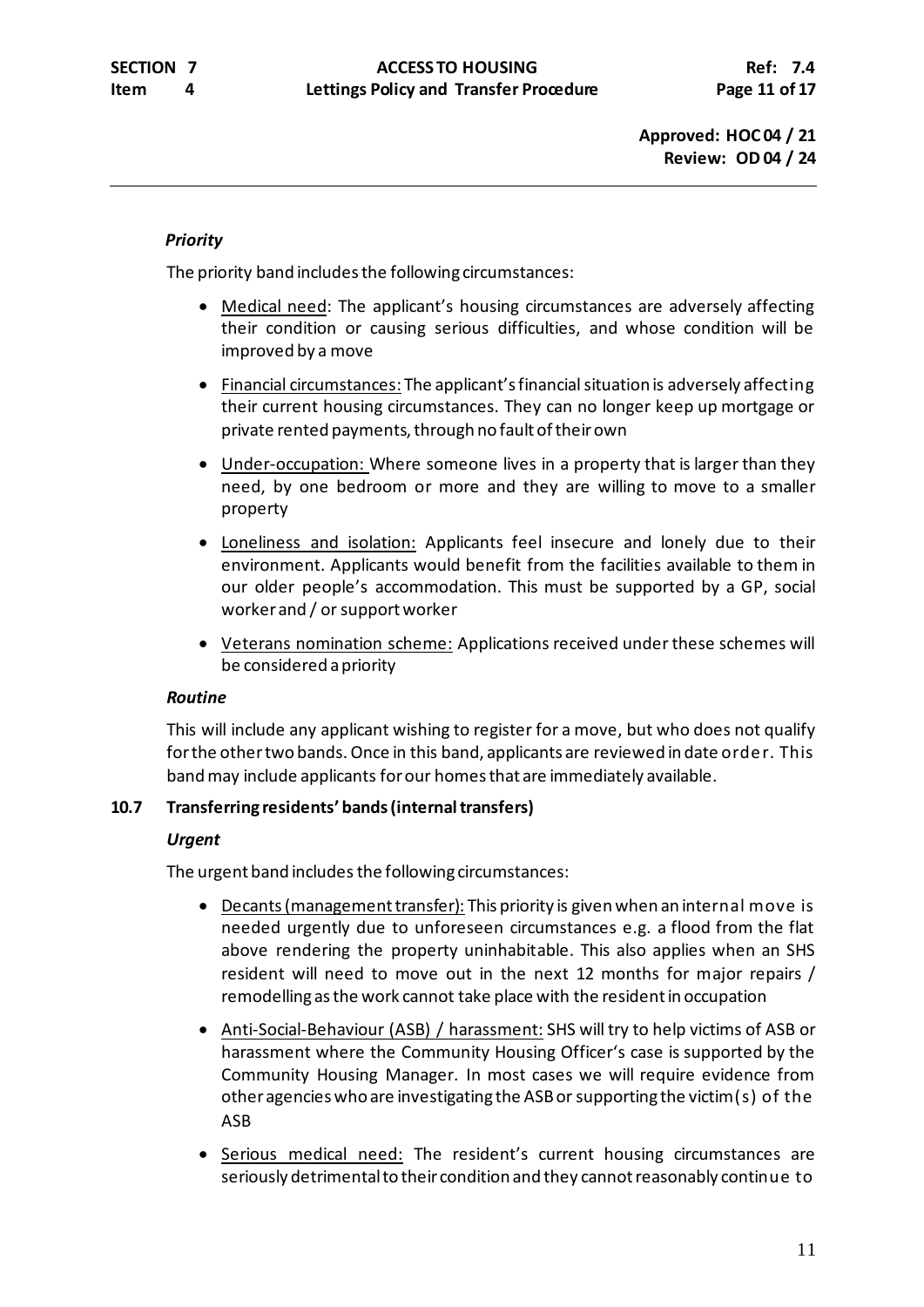live at the property (i.e. they have become a wheelchair user and are currently on the 2<sup>nd</sup> floor with no lift and therefore cannot leave the property)

## *Priority*

The priority band includes the following circumstances:

- Medical need: The resident's housing circumstances are adversely affecting their condition or causing serious difficulties, and whose condition will be improved by a move
- Under-occupation: Where someone lives in an SHS property that is larger than they need, by one bedroom or more and they are willing to move to a smaller property
- Loneliness and isolation: Applicants feel insecure and lonely due to their environment. Applicants would benefit from the facilities available to them in our older people's accommodation. This must be supported by a GP, social worker and / or support worker

## *Routine*

This will include any applicant wishing to register for a move, but who does not qualify for the other two bands. Once in this band, applicants are reviewed in date order.

## **10.8 Approval of banding and acceptance to the waiting list and transfer list**

- 10.8.1 The banding of an applicant wishing to join the waiting list will be assessed by the Community Housing Assistant (CHA) with the approval of a CHO. Where a decision cannot be reached, it will be referred to the CHM or in their absence, the OD. All supporting evidence will be summarised in a report for the OD, when necessary, to aid the decision.
- 10.8.2 The banding of a transferring applicant will be assessed by the Community Housing Officer with the approval of the CHM. Where a decision cannot be reached, it will be referred to the OD. All supporting evidence will be summarised in a report for the OD, when necessary, to aid the decision.
- 10.8.3 No allocation will take place without the approval of the CHM (or in their absence the OD).
- 10.8.4 Any allocation to a SHS staff or Board Member must be approved by the Chief Executive.

# **11 Review of the waiting list / transfer list**

11.1 A review of each applicant will take place in April each year and when individual circumstances change for all applicants / transferring residents . This will apply to everyone who has been on the waiting list for a period of 8 months of more since their initial acceptance.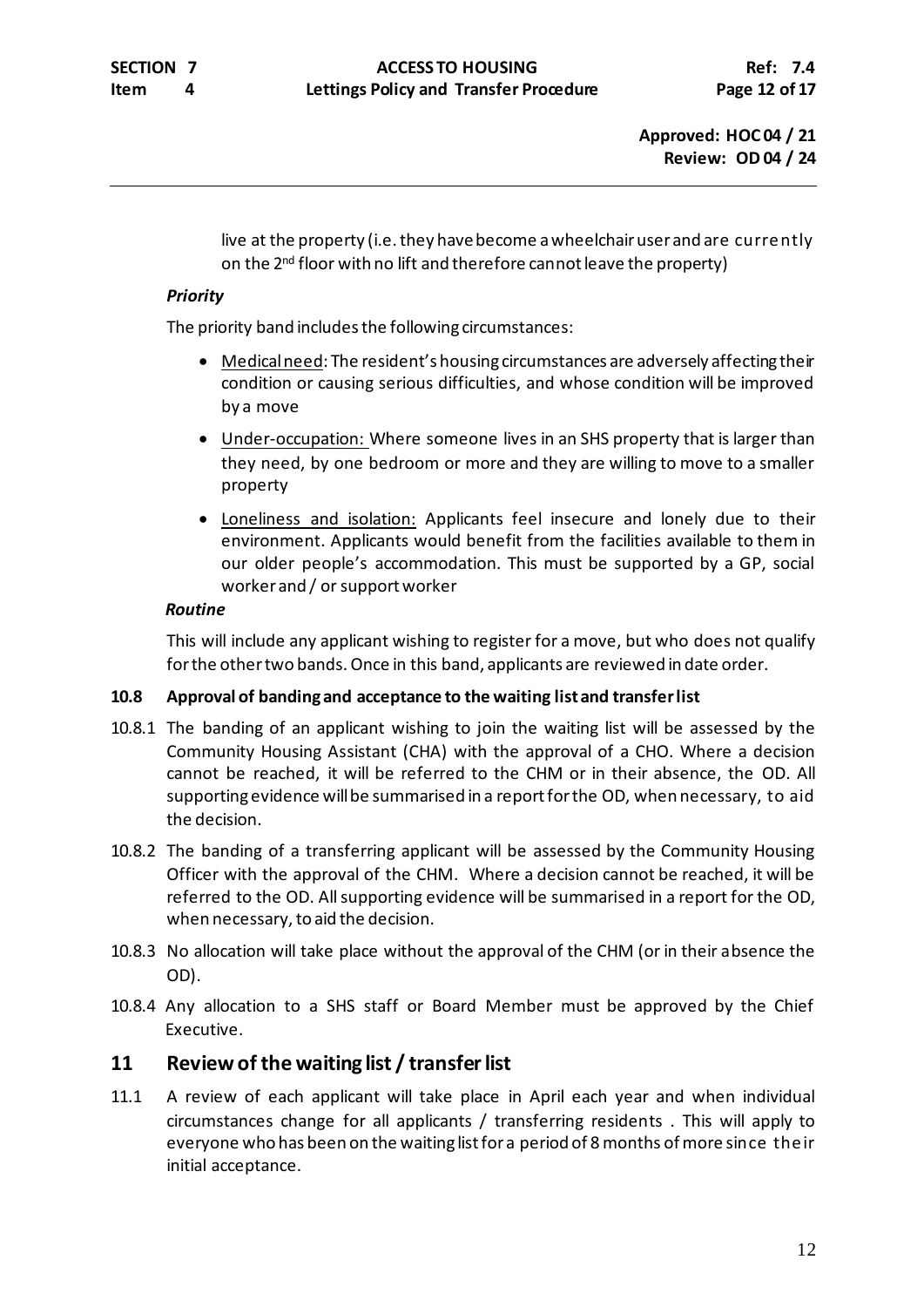11.2 If an applicant / transferring resident does not respond to the review after two attempts, they will be removed from the waiting list / transfer list and advised of this in writing.

# **12 Offers and refusals of accommodation**

## 12.1 *Local authority nominations*

Local authority nominees will be offered a viewing for the property for which they have been nominated. As the local authority operates a Choice Based Lettings system, it is likely that the viewing will be with more than one applicant, multiple viewings to be held with no more than 2 applicants at a time. The applicant will be sent an SHS nomination application form to complete and to bring with them to the viewing.

The applicant will be advised by SHS to bring photographic ID to the viewing; the rent and other charges will be discussed at the viewing. The viewing will not proceed if this cannot be provided. If this situation occurs, SHS reserves the right to move onto the next nominee (who under multiple viewings will be present).

An offer of accommodation will follow the viewing, or as soon as possible after the viewing, unless it is discovered the information regarding their existing housing conditions is incorrect, there is a concern relating to any risk assessment and / or there are other exceptional circumstances.

SHS reserves the right to undertake its own investigation, referenceand risk assessment and to refuse nominees if there is evidence to suggest that the applicant would be unsuitable. Such a refusal would be supported by appropriate evidence and endorsed by the CHM. The matter will be brought to the local authority's attention before the nomination is refused; the local authority is responsible for informing the applicant.

If the nominee refuses the property, they will be referred to the local authority and the next nominee under the Choice Based Lettings system will be offered the property. Any local authority nominees have no right of appeal to SHS. The CHO will log the reason for refusal for SHS' monitoring purposes.

All rejected applicants will be advised to discuss their situation with the agent managing their application at the local authority.

### 12.2 *SHS direct lettings*

12.2.1 Applicants will be able to exercise choice over which area/scheme and whatfloor level they would accept. On occasions applicants may be offered a property which does not meet their specified choices as stated. Refusal of such an offer will not be deemed to have been suitable and will be reviewed by the CHM.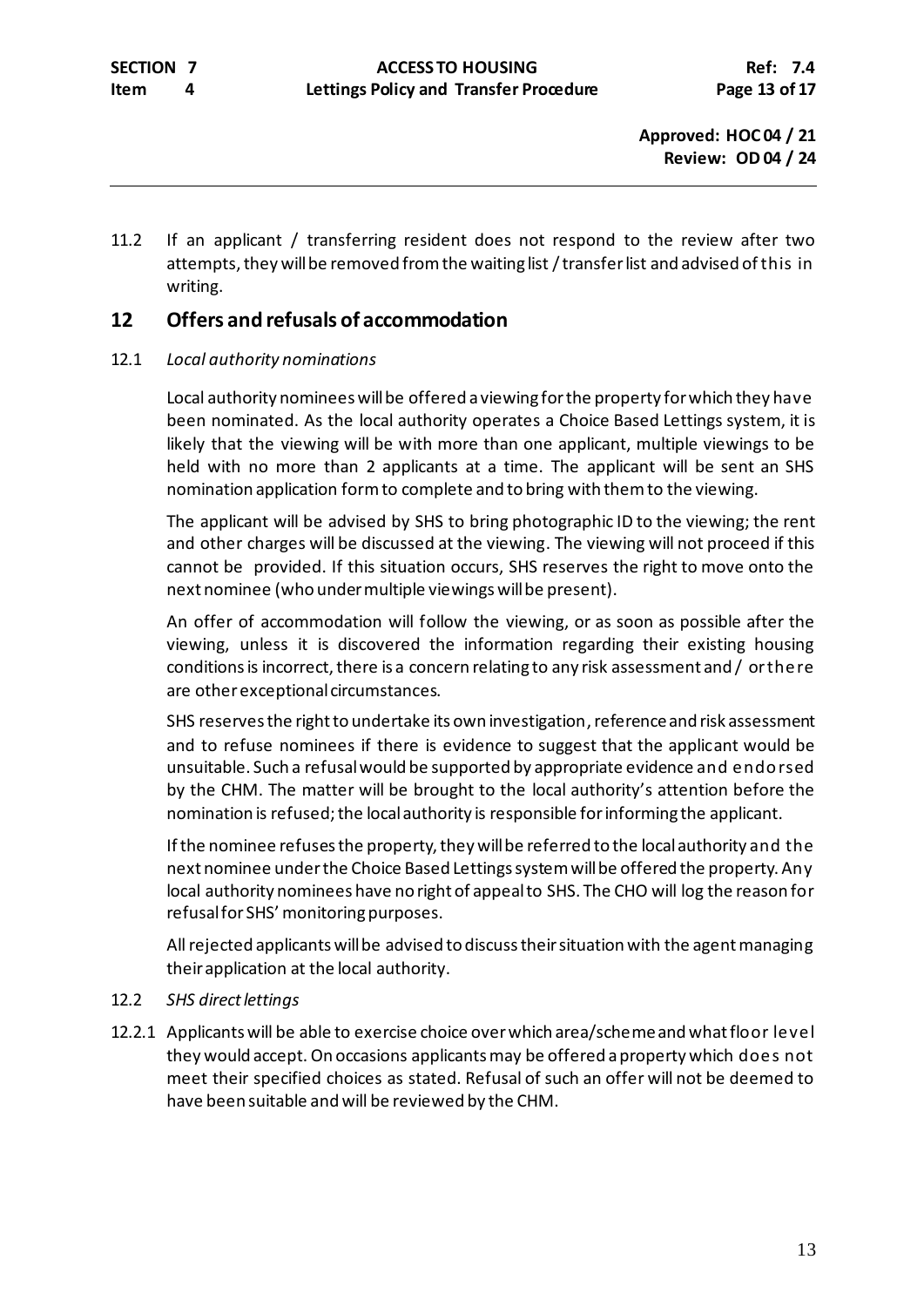### 12.2.2 *Waiting list:*

Waiting list applicants will be made two reasonable offers. If they refuse two offers of suitable accommodation, their application will be suspended for one year. The CHO will log the reason for refusal for SHS' monitoring purposes.

There is a right to appeal this decision if an appeal is made within 10 working days of the date of the letter. All rejected applicants will be referred to housing advice agencies.

### 12.2.3 *SHS Transfers:*

All SHS transferring residents will be made two reasonable offers. If these two reasonable offers are refused, their application will be suspended for one year. The CHO will log the reason for refusal for SHS' monitoring purposes.

There is a right to appeal this decision if an appeal is made within 10 working days of the date of the letter.

### 12.3 *SHS decants:*

Residents in need of a decant will be made two reasonable offers. If they refuse these two reasonable offers, SHS reserves the right to take legal action to require the resident to move. The CHO will log the reason for refusal for SHS' monitoring purposes.

## **13 SHS lettable standard**

13.1 All properties let (apart from homes let via a mutual exchange, succession arrangement or urgent decant and management moves) will meet SHS' published lettable standard; this covers both internal and external spaces.

### 13.2 *Mutual Exchanges, successions, urgent moves*

Properties let through a mutual exchange, succession or an urgent move scheme will be let in the same condition they were left by the previous occupant. SHS will ensure all mandatory checks are carried out before the resident moves in (if not already in occupation).

Any repairs required will be carried out under SHS repairs policy and landlord obligations.

## **14 Appeal**

- 14.1 All applicants other than those nominated by the local authority or who form part of our exceptions criteria, have the right to appeal if they believe that any offer of accommodation was unsuitable, they were refused access to the SHS waiting list or they were removed from the waiting list following a review.
- 14.2 This appeal will be responded to by the CHM (or where a decision has been made by the CHM, the OD).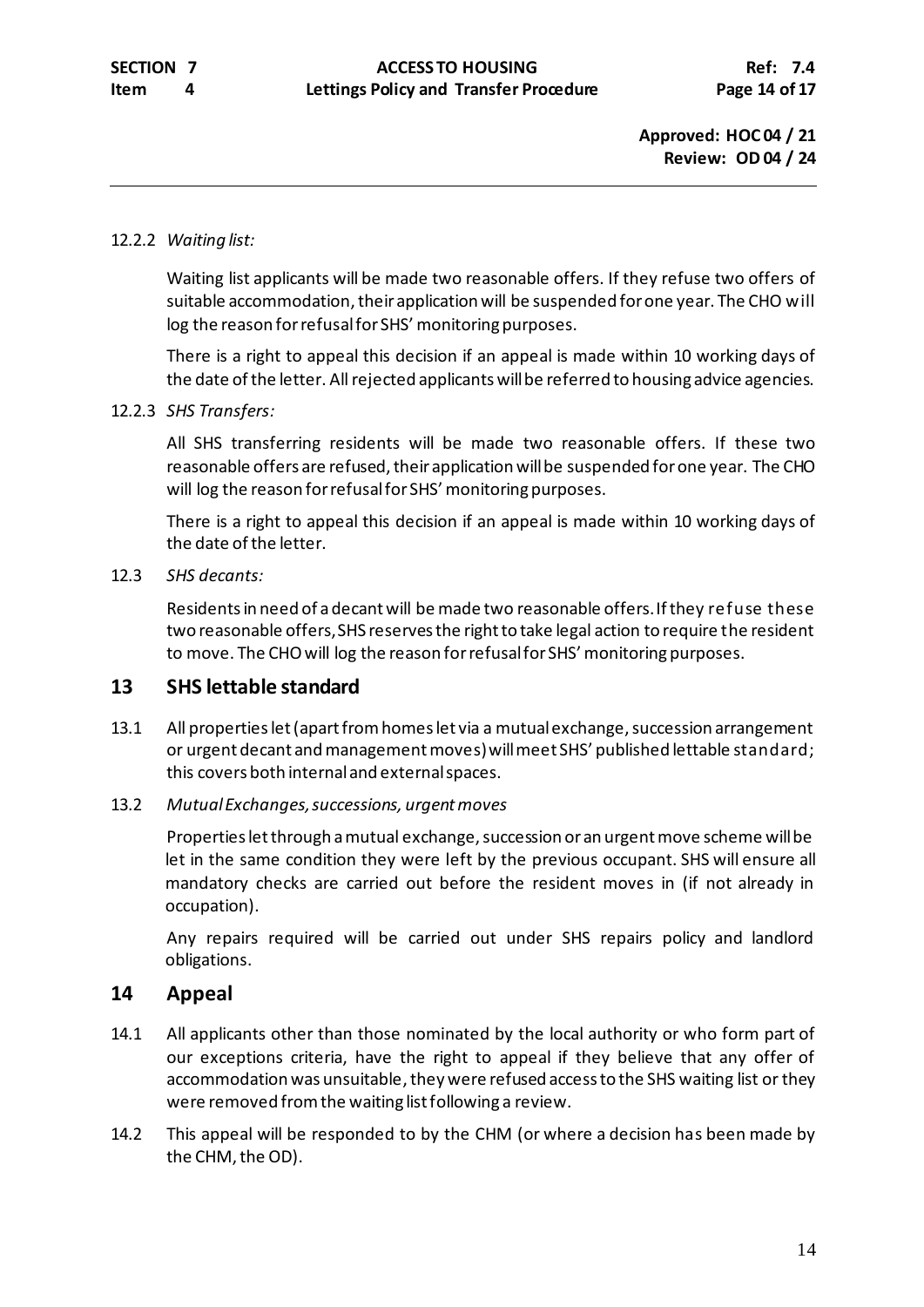- 14.3 Any appeal must be made in writing within 10 days of the refusal of the offer. The appellant must clearly state the reasons for the appeal and what decision they wish to be made.
- 14.4 The CHM / OD will review the appeal and any additional information before making a decision. The CHM or a member of the team may speak to the appellant to clarify any outstanding queries before making a finaldecision.
- 14.5 The CHM / OD will notify the applicant in writing within 10 working days of receipt of an appeal as to the outcome of the appeal. In the exceptional case where the OD cannot determine an outcome of an appeal, then the appeal will be brought to the Chief Executive.
- 14.6 If an appeal is based on an unsuitable offer, the said property will not be held over for the duration of the appeal. Where an appellant is successful in their appeal, they will be offered the first available property of the same nature if their needs have remained the same.
- 14.7 For all other appeals, the property offered will be placed "on hold" until the outcome of the appeal is known.
- 14.8 If a decision is within the basic policy (e.g. the applicant does not meet the eligibility criteria) there will be no further appeal process.

# **15 Confidentiality and GDPR**

15.1 If an applicant either refuses offers of accommodation or is not re-housed by SHS, the application form and additional material will be destroyed within 12 months of the application being made by the CHA, in line with our document retention policy.

# **16 Monitoring and reporting**

- 16.1 Lettings performance is reported monthly to the all staff performance meeting and quarterly to both the Board and to the Housing Operations Committee (HOC). More detailed information relating to refusals, trends, nominations etc is reviewed annually from April 2021 and reported to the Board and to the HOC at their next meeting.
- 16.2 SHS is required to complete and submit a CORE (Continuous Recording of Lettings) form as part of the regulatory requirements. Data contained within the CORE form will be recorded and reviewed annually and, where necessary reported to Board in the annual review of lettings.
- 16.3 SHS completes and submits quarterly returns to the Local Authority including all letting activity through nomination, direct lets, transfers, mutual exchanges, succession, assignment, decant etc.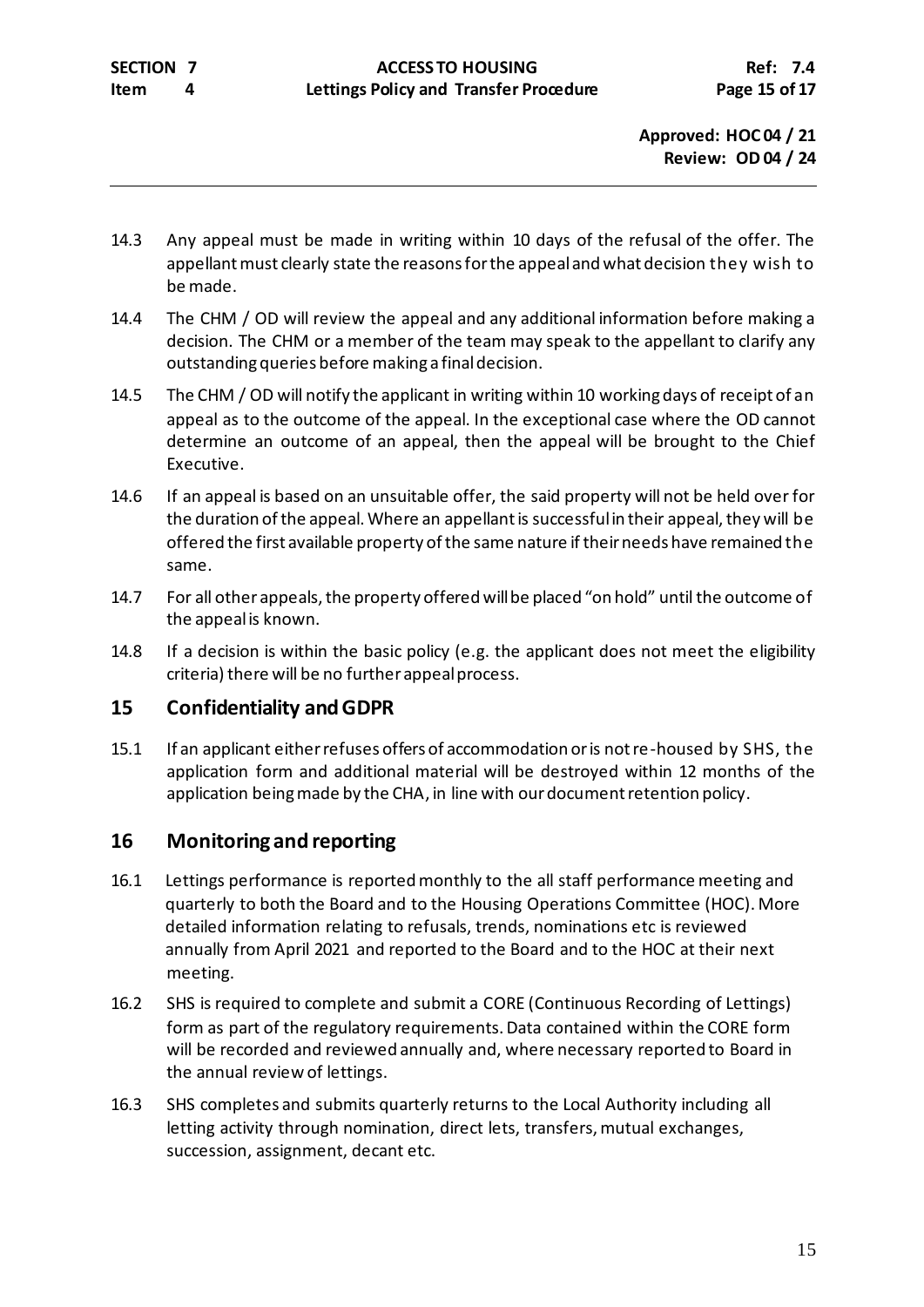#### 16.4 Performance indicators measured include:

- Reasons for empty homes arising
- The average time it takes from a property becoming empty to being allocated
- Reasons for refusals of properties
- Number of appeals received
- Resident satisfaction with new lettings
- Access to SHS homes summary e.g. number of successful nominations from the local authority, number of direct lets, number of transfers
- The number of sensitive / management lets
- Number of applicants / residents registered for transfers, within each band
- Number and percentage of applications and lettings by BME groups
- Complaints made regarding lettings

## **17 Equality, diversity and inclusion**

- 17.1 SHS recognise that residents of all races, ages, religions, gender, sexual orientation, literacy levels and disability should be treated equally and fairly and we will not discriminate in implementing this policy and procedure.
- 17.2 SHS will be sensitive to residents' individual needs and will tailor our services and approaches accordingly.
- 17.3 SHS advertises its older people's housing stock so that referrals and nominations are made that reflect the diverse population mix of the local borough. We also advertise our waiting list on our website .
- 17.4 All residents / applicants have access to this document upon request and it is available on our website.
- 17.5 Equality, diversity and inclusion training is mandatory for all SHS staff.

### **18 Risk**

- 18.1 We have identified the following risks associated with the implementation of our Lettings policy:
	- Loss of rent income if we fail to let homes efficiently
	- Increase in failed tenancies if inappropriate lettings are made
	- We are subject to a fine if we do not follow the right to rent guidance for direct lettings
	- Housing an inappropriate person if adequate checks are not carried out
	- Poor partnership working with the local authority if we fail to engage appropriately with them
	- Poor customer satisfaction if we do not meet our lettable standard